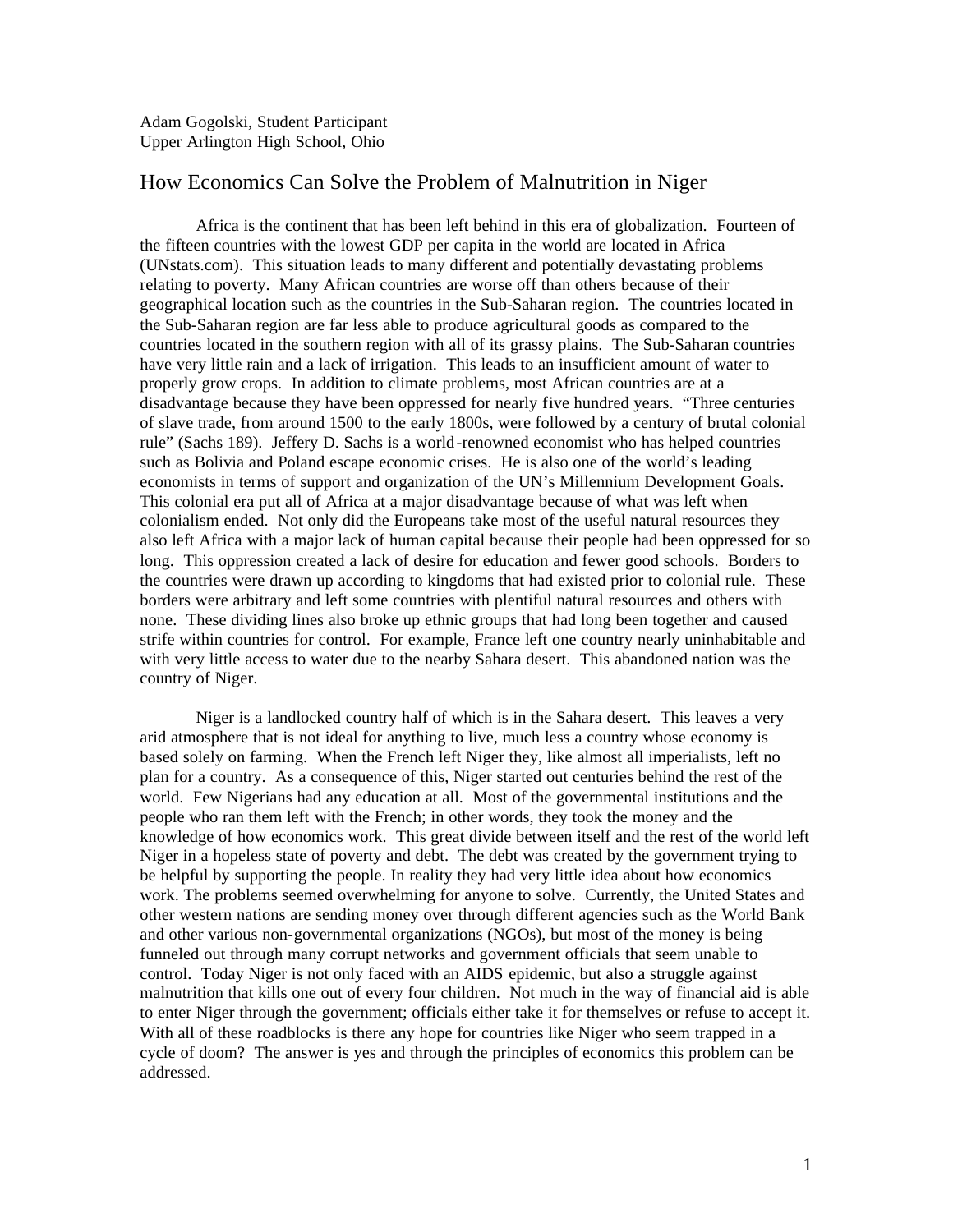Corruption of the government is the main roadblock in the way of economic recovery for some countries, and Niger is no exception. In a report from the BBC News, "Mr. Tandja said the idea of a famine was being exploited for political and economic gain by opposition parties and United Nations aid agencies" (Plaut 1). This shows that the famine does not affect high-ranking government officials. "Aid agencies report that hunger is killing children every day" (BBC News). This epidemic of malnutrition only affects the poor agricultural workers who have had their crops die. The problem for these farmers is that, even in perfect weather for the farms, they barely produce enough output to get by. This past year locusts came and destroyed most of the crops. This left many of the farming families to starve. Another issue is that in Niger, the poorer a family is, the more children they have. Statistics show nearly a linear relationship; more poverty means more children. The adults believe that having more children will create more people to work and therefore support the family. But in reality it mean that there are more mouths to feed with less food to go around. This is scarcity in the most literal interpretation of the word. These families and nations like Niger need help in allocating these scarce resources. Countries with problems like Niger need to learn basic economic policies about how to satisfy basic needs with limited resources. Reformed economic policies that eliminate hunger and poverty are in order for Niger. Should more developed countries (MDCs) give a portion of their incomes to end poverty and starvation in other parts of the world? There is a plan that has been designed for accomplishing this feat.

Niger is not alone in the problems that it faces. However, today it is in the middle of a horrible famine that could have been prevented with the help that nations like the United States offer. The first step that MDCs must take is that they must dive in headfirst and attack the problem with a plan and some guidelines. The United Nations has set up eight Millennium Development Goals (MDGs) that they hope by 2025 will raise the standard of living for the entire Earth. These eight goals are: eradicate extreme poverty and hunger, achieve universal primary education, promote gender equality, reduce child mortality, improve maternal health, ensure environmental sustainability, and develop a global partnership for development (Sachs 211-213). These goals have been set as framework for MDCs creating the guidelines showing exactly what they can do to help these countries in crisis. The MDGs will ensure that all MDCs willing and able to participate will do so at the same time. This will remove some of the risk involved and may make MDCs more willing to help if they know that there will be assistance from other countries.

The plan begins with convincing the governments receiving aid that the international community is not trying to take over; they are just providing temporary help. Convincing the local populations that this is true will be a feat in and of itself because the governments have brainwashed the populous into thinking that the United States and other developed nations are evil. The governments tell their people this so that they will remain subdued and not try to rise up against the government in hopes of creating the next America. The policies that need to be used are simple yet always more difficult with a country that is so far into debt. To correct malnutrition MDCs need to increase Niger's production of goods, buy these goods and distribute them to Niger's people. In this way, the money stays within the country rather than just having the United States subsidized them by sending food, like corn. Giving them food from MDCs is only a temporary solution because when the next famine comes, the American corn will be gone but the African farmers will be no better of then they were before. If MDCs invest in Niger's economy, by buying their corn, the profits will stay there and allow for improvements that will help farmers grow more corn. The money that the United States sends into Niger will increase the demand, raise the price and give the farmers the return on the investment that they need to increase efficiency and productivity. This will raise the price to the point where the United States and other MDCs will have to buy food for the starving people but it will give farmers enough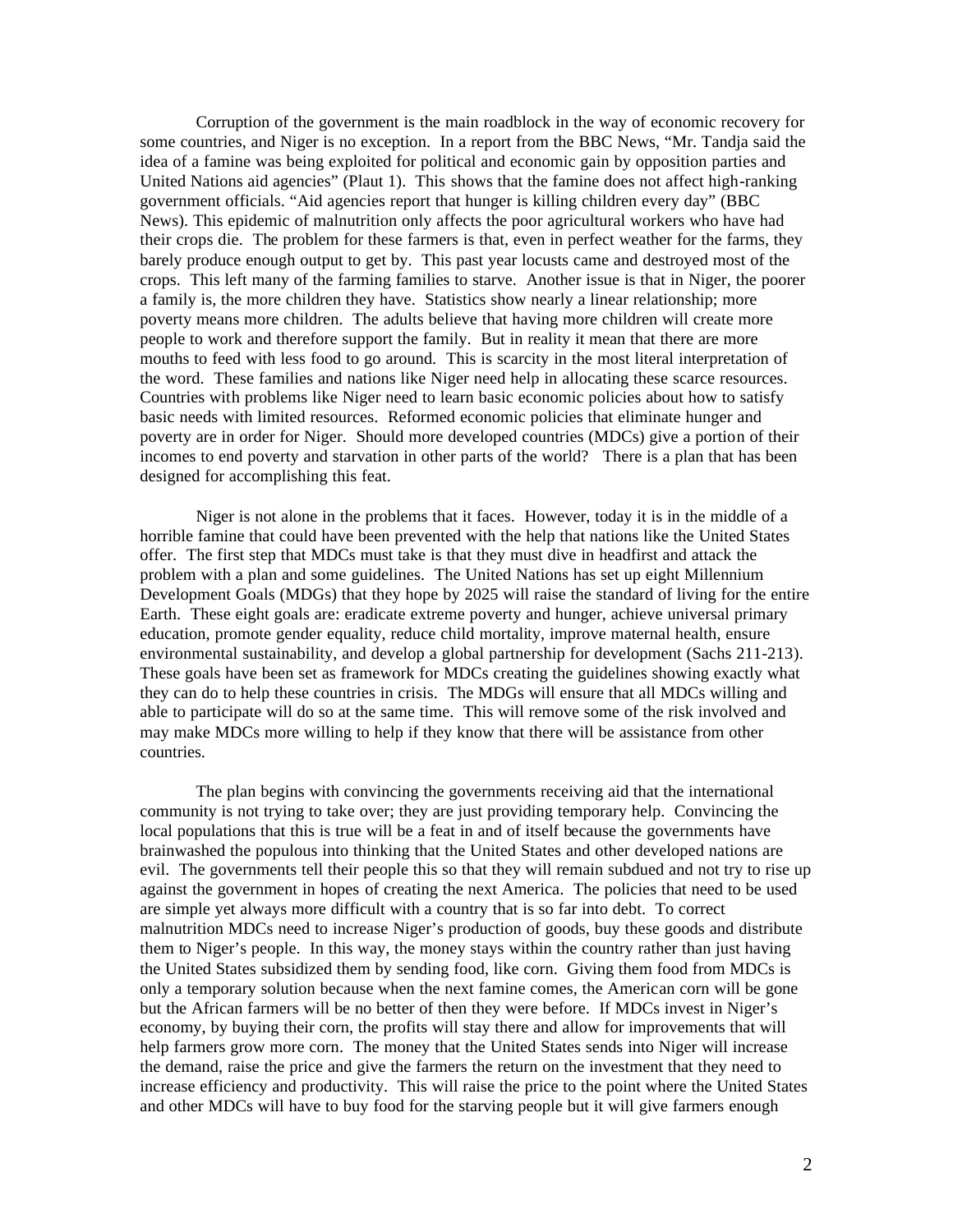money to produce more in the future. They will be able to avoid drought through better irrigation systems and the farmers will be able to purchase insecticides to prevent the locusts from running crops again. Also MDCs would not have to give away food, but instead the food could be an incentive for women to work and for children to go to school developing human capital. If the people do certain things, they get food. This incentive would cause the nation to grow.

Entire books have been written on the subject of ways to end poverty and malnutrition. Most of these are just ways that MDCs could end poverty but they really do not give it their full attention. Jeffrey Sachs recently wrote a book titled The End of Poverty. This book gives reasonable suggestions about how MDCs can end poverty and malnutrition in less developed countries (LDCs) and areas such as Africa. The economics concepts rest in the ideas that MDCs have to make sure that the money that they are providing go directly to the planned location and not into corruption or other drains. "The poor countries must take ending poverty seriously, and will have to devote a greater share of their national resources to cutting poverty rather than to war, corruption, and political infighting" (Sachs 267). But this is just part of the issue. The LDCs need to get serious about the problem but MDCs must also contribute. "The rich countries will need to move beyond the platitudes of helping the poor, and follow through on their repeated promises to deliver more help" (Sachs 267). The economic concepts needed to fight back are outlined above. The farmers in Niger are more or less a perfectly competitive market. In perfect competition the products are homogeneous, the information is perfect and there are no barriers to entry or exit. More farmers will enter the market realizing that there is profit to be had. This will in turn create more employed people who are making a living for themselves. With more people employed in the agricultural sector there will be more food and less of a chance for a famine because of the increased productivity of the farmers. Of course this requires a much greater portion of the MDCs income, all the way up to .7% of the MDCs GDP. The MDCs will have to support this industry until it stabilizes which may take ten to twenty years.

The people who have the most problems with this plan are the farmers in MDCs whose goods are no longer being bought and shipped over to Africa. This seems like a minor blow for the greater good. Farmers in America who produce corn are being subsidized. These subsidies would need to be cut so that African farmers could have a fair chance in the global market. This might cause a backlash from American farmers causing them to consider under-producing to drive up the prices and to spite the government. American farmers understand economics. However, if American farmers decide did this, African corn would be the best value and regular citizens might start to buy it, skyrocketing the demand and increasing income. African farmers could invest into research and development, which would lead to innovations that allow more efficient production in their fragile environment. If some farmers developed more efficient methods to create larger yields, then the market would shift from a perfectly competitive market to a monopolistic competition market. This change would be made because the innovations that were made by farmers who have been investing in research and development would create barriers to entry. A major requirement for perfect competition to occur is no barriers to entry or exit. This chain of events is the way that the market normally works in rich, developed countries such as America to avoid scarcity.

Ending corruption will be the most difficult thing for a LDC to accomplish. This is because the people who are gaining from the corruption are usually the people who have a voice in the society. Naturally, these people don't want to end corruption because they are getting a windfall of profits from the incoming money that is supposed to be aid (Political Cartoon in Appendix). Niger is no exception to this situation. Their ruler is apparently unable to see the trouble that his country is in. "[Mr. Tandja] accepted there were food shortages in some areas after poor rains and locust invasions but said this was not unusual for his country" (Plaut 1). As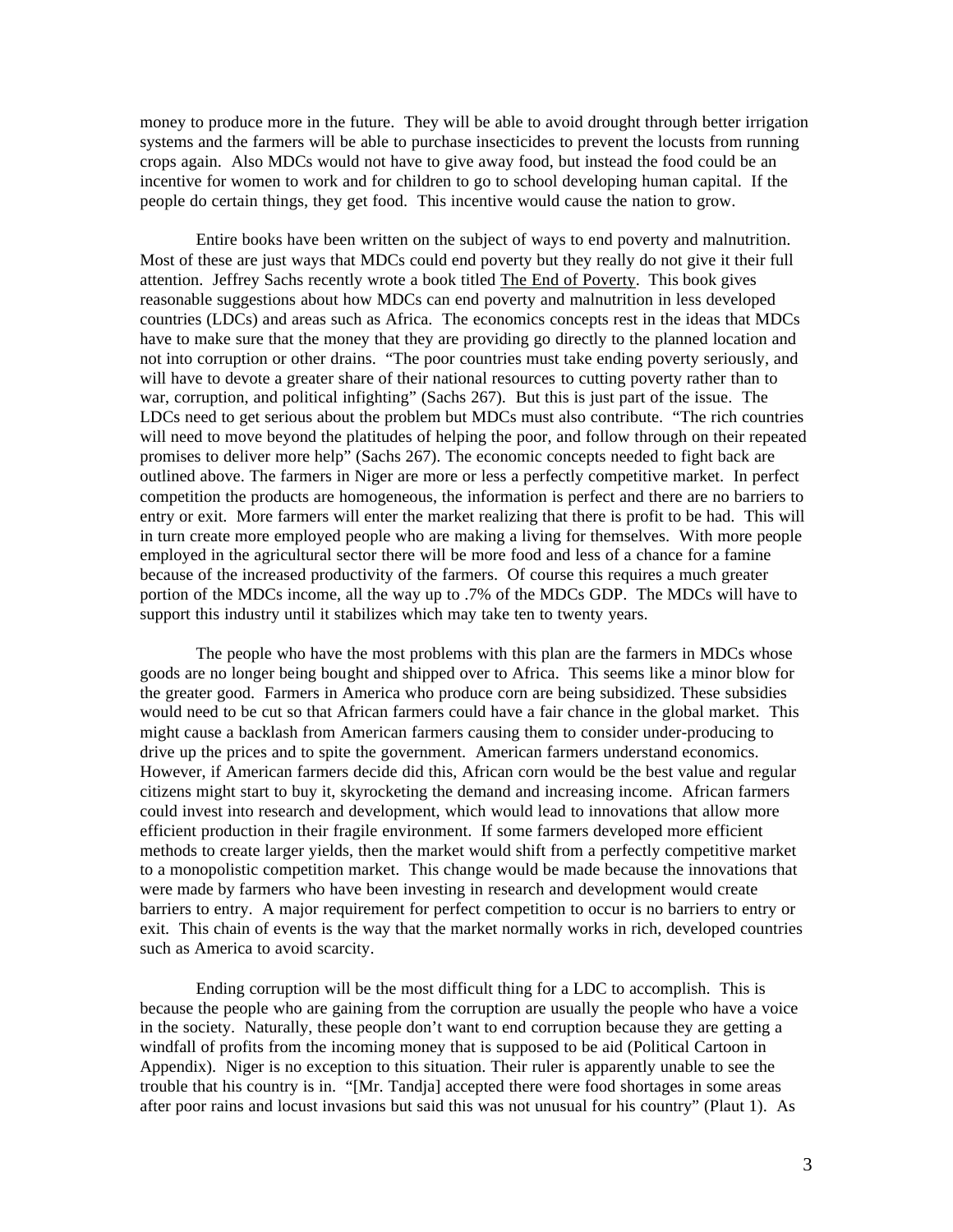stated earlier he denied that there was any famine at all. When in fact,"up to three million of Niger's 12 million population are suffering food shortages" (Plaut 2). If NGOs are able to get the money into the market in places such as Niger then the climb out of poverty will begin for these countries. If the country ascends to a more stable culture the government will benefit from higher tax revenues and the inhabitants of its country will be living better.

Another issue that needs to be addressed is the role of women in Niger. Basically, they are not allowed to do anything but produce a family. Women are not even allowed to support their children if their father dies of a disease such as AIDS. This situation takes away almost half of the work force that could be used to do smaller jobs that do not nvolve large amounts of manual labor. Although agriculture is going to be a major factor in countries like Niger escaping poverty, there will always be room for more people to work in other positions. If women were allowed to economically advance, then more people would be available to produce food and less children would die of malnutrition and starvation. The government in Niger is only hurting itself economically by barring the women from working and cutting almost half of the potential human capital off. Also if the women were working, it is likely that they would have less children and therefore less money required to feed them. Change is necessary in today's world. If the government and leadership of Niger refuses change it will never escape the poverty trap.

Malnutrition and starvation in Niger is overwhelmingly widespread. Preventative measures are not being taken by the government. Apparently, the government is the most corrupt; it is only trying to maintain its power and not worrying about the welfare of the people. Thankfully, the government in Niger is beginning to let food and nutritional consumables in to help curb malnutrition. One of these nutritional supplements is a seemingly "magic" paste called Plumpy'nut. "Badly malnourished babies can gain one to two pounds in a week eating Plumpy'nut" (Wines 1). Andre Briend who was initially looking for a type of candy bar that would provide the desired benefits invented this paste. This substance may be a source of ending malnutrition, but the only way to end malnutrition totally is to improve Niger's economic standing and make them able to support themselves. Therefore Plumpy'nut is only a short run solution. True economic recovery, with the assistance from MDCs, is the long term answer.

One of the economic dilemmas is that MDCs do not want to gamble their money on such unstable economies. The only way to get these nations to go all in is to hedge as much risk as possible. This is the reason that all of the African governments are studied under a microscope, especially the countries where change is beginning to happen such as Sudan, Niger and Rwanda. When the MDCs know as much as possible about the situation they will become more willing to participate. The more information that MDCs have, the less risk that is involved. The risk of failure can be eliminated and this will allow the economic policies to be better thought out with fewer flaws. This is a good thing when there are billions of dollars at stake that might be invested into a country such as Niger. The truth is that nations care about their money and they wish to see that their investment will get good returns. The worst thing that could happen is for Niger to go back into the poverty trap.

One specific thing that will destroy newly developing countries is debt. This process of helping will make these developing countries billions of dollars in debt to other countries. As much as people don't want to hear this, especially people at the IMF, it is a good idea to eliminate the debt for these countries. The crushing weight of the debt on a country that is trying to stand up for the first time will break their weak legs and send them back down into severe poverty and malnutrition. Debt elimination is the only answer to this problem. Debt elimination worked in Bolivia to help bring that country out of poverty in regards to the hyperinflation that had occurred there in the mid 1980s (Sachs 101). It worked to let Bolivia return to the world market, it will